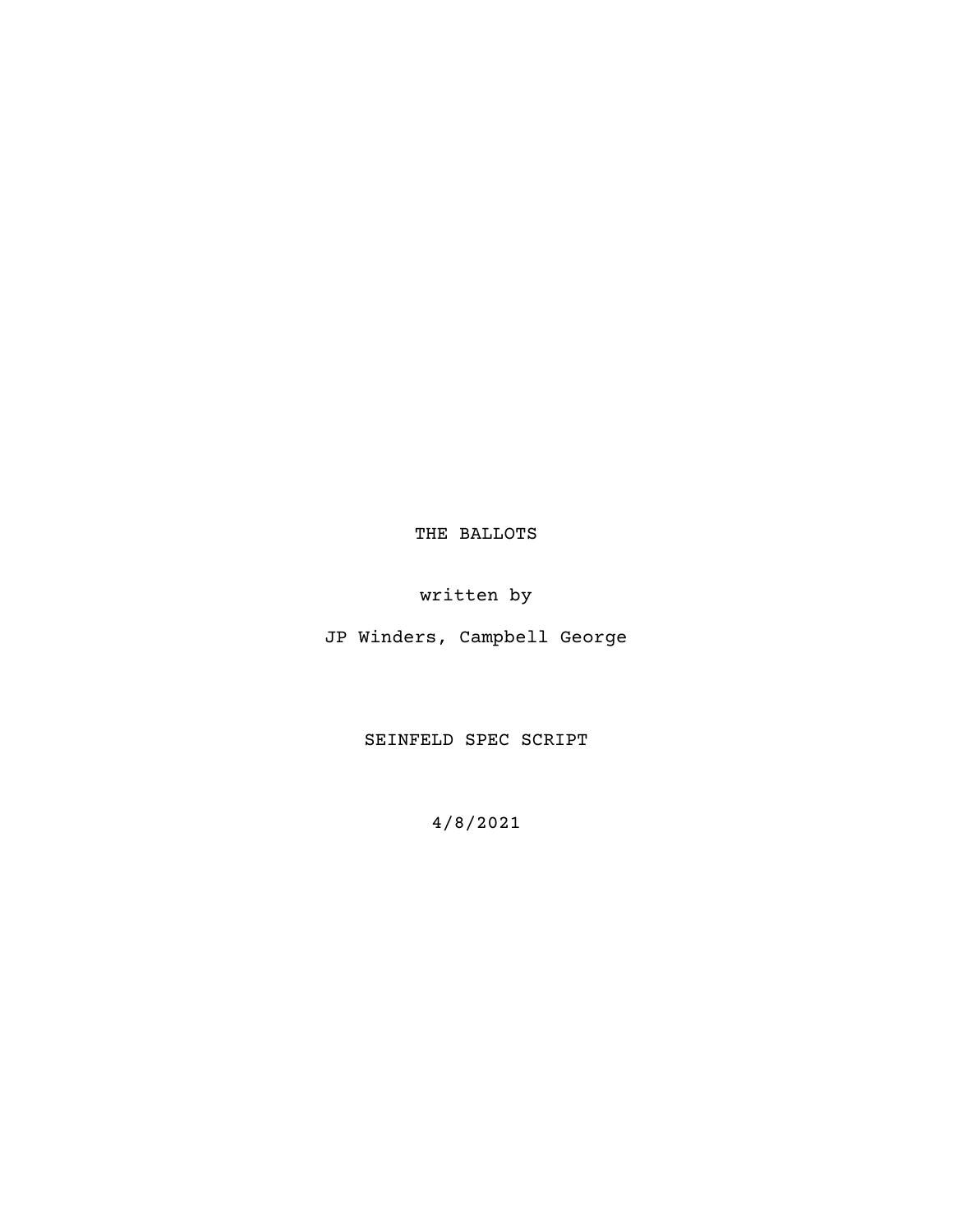INT. DINER - DAY

ELAINE, GEORGE and JERRY sit in the usual booth. George is fiddling with airpods.

> GEORGE You know what bugs me about the new AirPods?

> *JERRY* That you had to take out a loan to afford them?

#### GEORGE

Very funny. No, it's the sealing. The noise cancelation. I can't hear a thing.

JERRY I'm pretty sure that's the point.

# GEORGE

Why would anybody want that? It's important to be aware of your surroundings.

# ELAINE

Right, because you're so aware of yours.

#### GEORGE

I'm just saying. I mean you're a comedian, you should hate it.

# **JERRY**

Why is that?

# GEORGE

Because your whole thing is talking, give the audience all airpods to cancel you out and you're out of the job!

# ELAINE

If you gave the audience airpods maybe I'd finally come to one of your shows.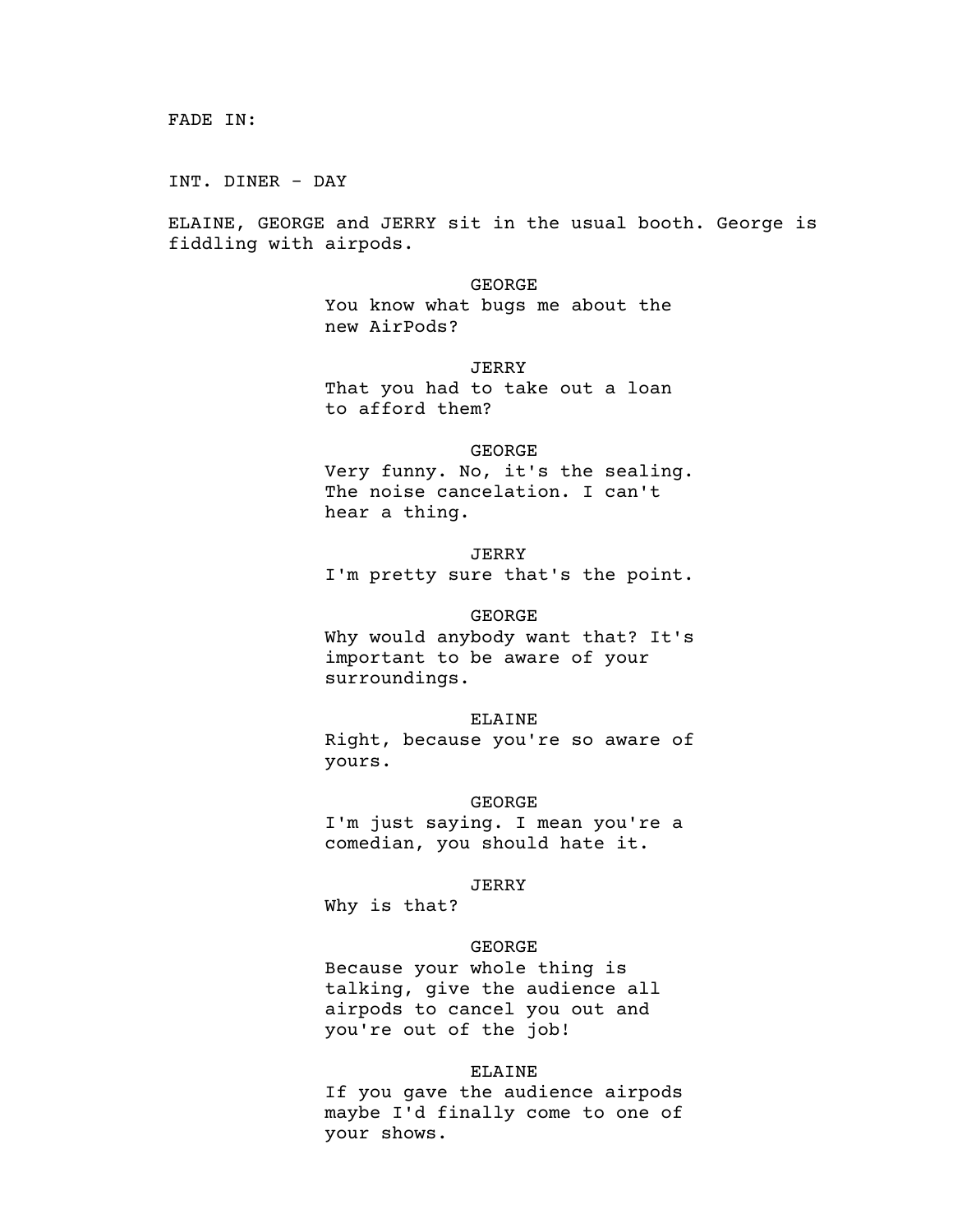# JERRY

Trust me, George, If I'm gonna be canceled, it won't be by some headphones.

### GEORGE

Alright, I gotta take off. My parents want me to drop off their ballots for them while I vote.

# ELAINE

Aren't you supposed to mail those?

## GEORGE

They said they didn't have the right stamps.

KRAMER enters the cafe and slides in next to Jerry.

ELAINE Ballots don't need stamps.

# GEORGE

I know they don't need stamps! But they wouldn't listen so now I gotta go drop them off while I vote provisional.

# KRAMER

Provisional ballots, George? I don't know, I hear there's a lot of fraud going around. You don't wanna get caught up in that, tsk tsk.

### ELAINE

Oh come on, Kramer, who would want to mess with the mayoral election? The only person the city hates more than the guy who loses is the guy who wins.

# KRAMER

It's all over the Internet, Elaine! Facebook, Reddit, 4chan, Snapchat, Elaine! Snapchat!

JERRY You don't have a Facebook.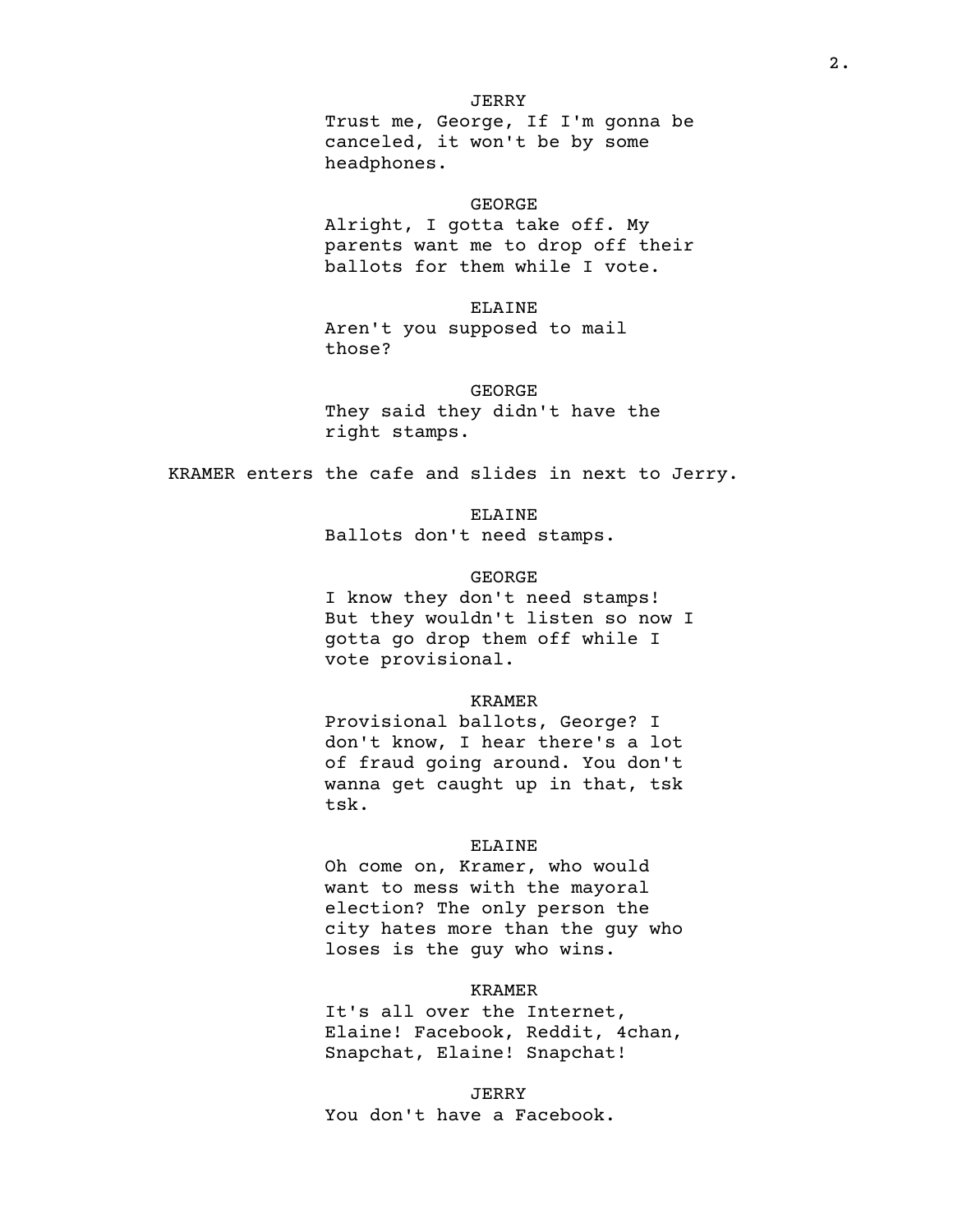#### KRAMER

I use yours.

Kramer hands Jerry a sticky note with his passwords on it.

*JERRY* That explains all the messages about cheap Ray-Bans.

KRAMER Be careful, George. If they see you with all those ballots, you might get locked up.

Kramer blinks, nodding vigorously. George gulps and begins to pale.

> JERRY Look, give the guy a break. He's got it bad enough with his new headphones as it is.

> GEORGE Jerry, take the ballots and give 'em to Newman, would ya?

> > *JERRY*

What? No way!

GEORGE Please Jerry! I can't go back to jail!

JERRY

Oh and I can?

GEORGE

This is New York Jail, Jerry! New York Jail. You can't get out of a fight just by curling up in a ball on the floor.

JERRY Why not, it worked for you in junior high?

GEORGE C'mon Jerry, Please!

JERRY Fine! Fine! I'll do it.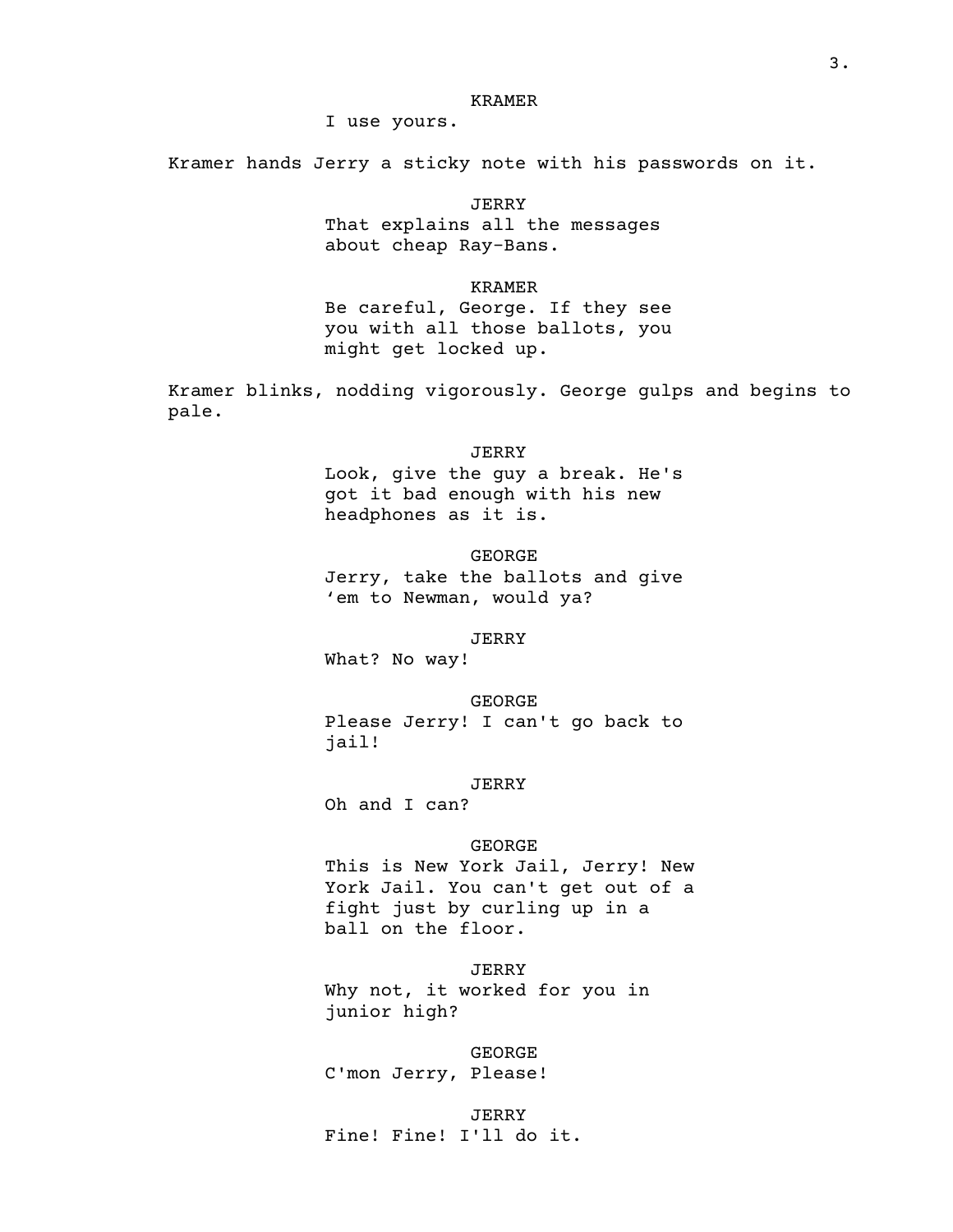### GEORGE

I owe you one Jerry.

# JERRY

Pretty sure you owe me several.

George hands Jerry the ballots and exits. Elaine's phone buzzes.

#### ELAINE

Ooh! It's Jeremy!

# JERRY

Jeremy?

# ELAINE

Yeah! He's with the Quincy campaign. He texted me Sunday asking me to vote for Quincy and it turns out he's really funny. He keeps sending those memes from Reddit. Look, it's a little Doge.

# JERRY

It's Doge.

ELAINE That's what I said, t*hose* memes.

Jerry shakes his head.

# KRAMER

You gotta watch for guys like that, Elaine. They're deep in the fraud business. My buddy Bob Saccamano worked at a phone bank once. Used to inflate his numbers all to win prizes.

# JERRY

What kind of prizes?

# KRAMER

More phone minutes, it is the phone bank after all.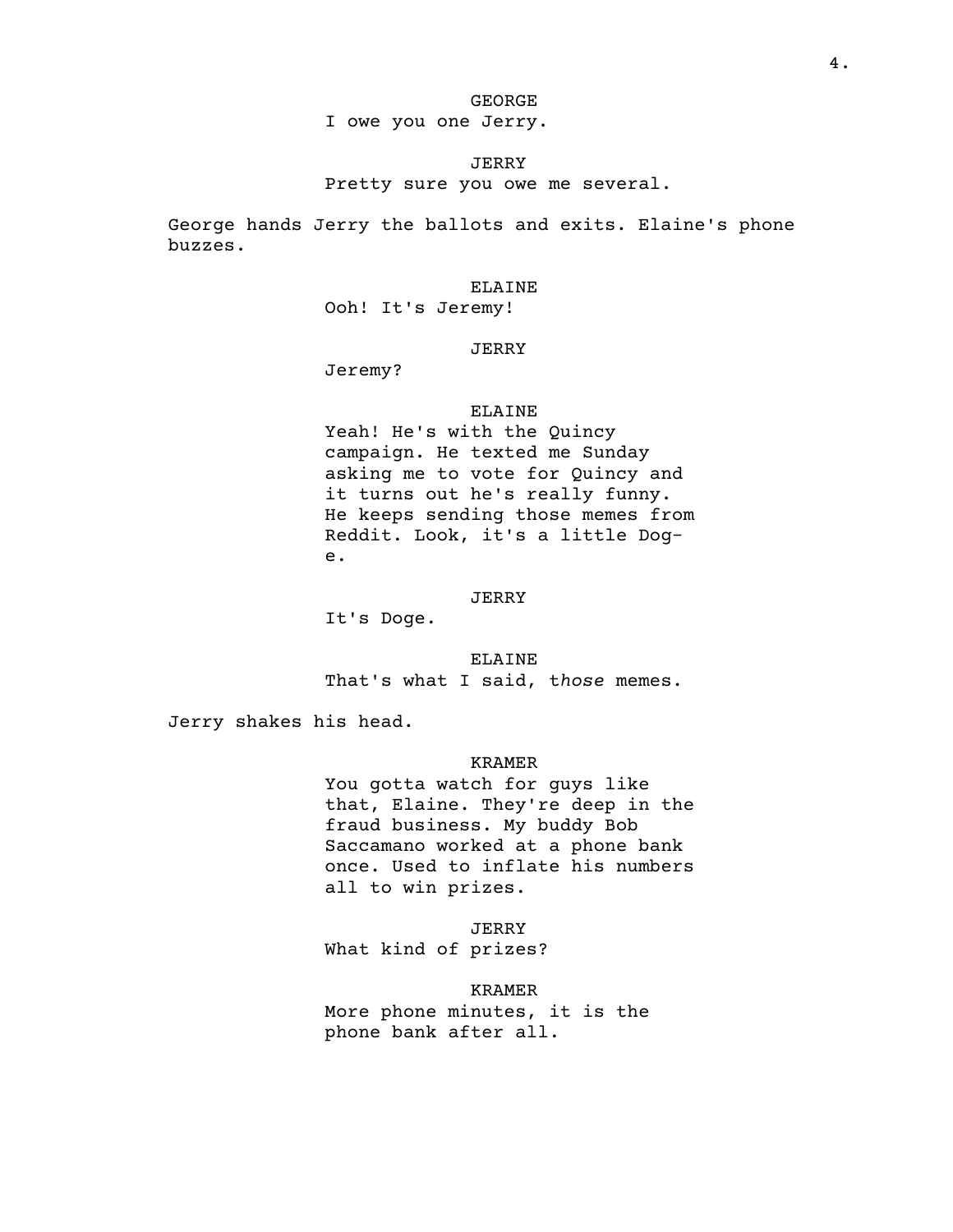# ELAINE

Jeremy is nothing like that. He's got a great sense of humor and he's civically minded. He even invited me to go canvassing with him later!

# *JERRY*

And you, pillar of citizenship that you are, agreed?

# ELAINE

I'm sorry we can't all be as grillpilled as you, Jerry. Anyway, I'm meeting him in an hour.

### KRAMER

Careful, Elaine. What if someone thinks you're tampering with the election?

# ELAINE

Kramer, one, campaigning isn't tampering and two, no one is tampering, period, and 50 bucks says so.

Kramar begins breathing heavily.

**JERRY** 

Elaine, no! You know how he is with gambling.

ELAINE

Well, I'm sick of hearing him talk about the world like it's some big game.

JERRY To be fair, to him it is and he has a knack for winning.

KRAMER [Comes to himself] You're on, Elaine!

JERRY Alright. I gotta drop off these ballots at Newman's.

Jerry gets up to leave.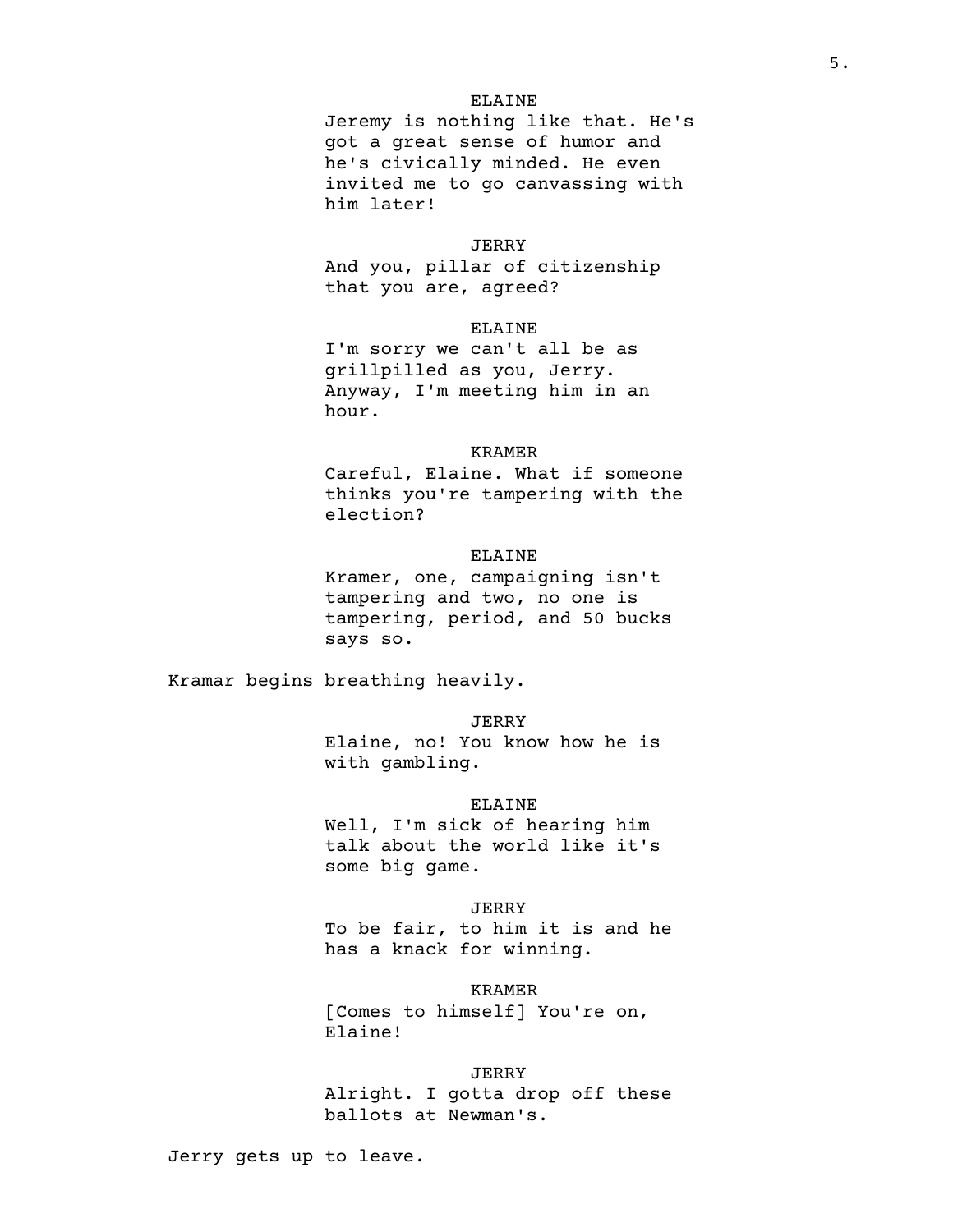EXT. CITY BLOCK - DAY

George is waiting in line and fidgeting, checking his watch.

GEORGE Come on, this is taking forever.

POLL WORKER 1 walks by.

GEORGE Excuse me, how long is this going to take?

She doesn't answer and continues on. George pulls out his phone and sees a Facebook post of Tim Watley holding up voting stickers.

> GEORGE (To self) Lincoln Square, huh?

George looks up to check how long the line is ahead. He turns to the PERSON 1 behind him.

> GEORGE Hold my place will you?

PERSON 1 Why? So you can get a latte while I wait?

GEORGE Please, I have a real quick errand.

PERSON 1

I said no.

George zips up his jacket and walks away in a huff.

# GEORGE

(Yelling) You know we're living in a society!

EXT. CITY BLOCK 2 - DAY

George arrives at the 2nd line and sees that it's an equally long wait.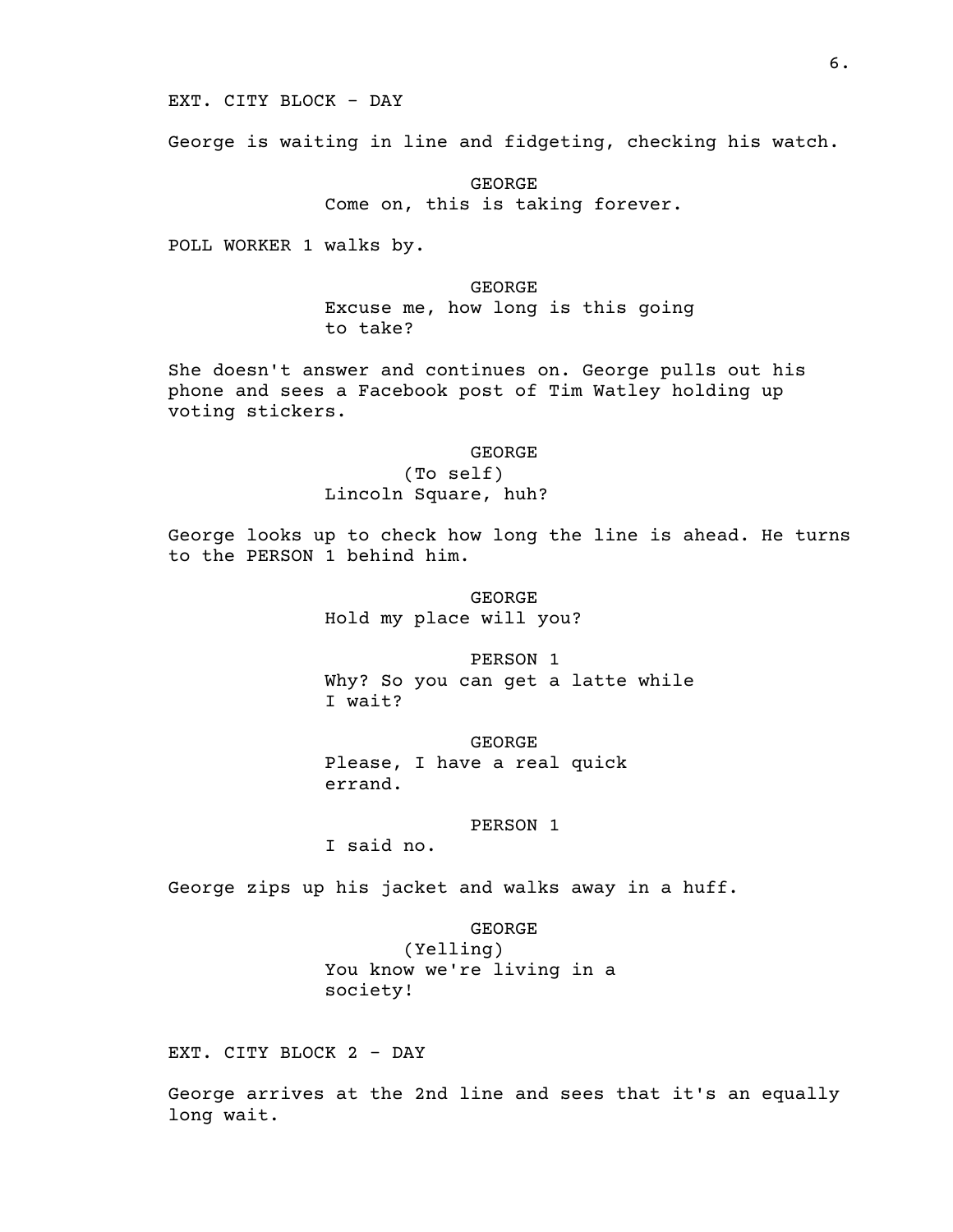I can't believe it.

INT. JERRY'S APARTMENT - DAY

Jerry stands and Elaine sits on his couch. Elaine gets a text.

> ELAINE Look what Jer just sent me.

> > JERRY

Jer? Now he's Jer? I thought I was Jer!

ELAINE You never liked Jer.

JERRY

I don't! but what if something happens to you and your last words are "Jer did it." Now I'm in trouble, all because you can't come up with good nicknames.

ELAINE Oh shut up Jer. Just read the text.

JERRY "With Quincy's law enforcement plan, a night out will be safer than ever"

ELAINE Pretty sweet, huh?

*JERRY* Sounds like a campaign text.

ELAINE What? No. He's flirting. He's saying we're gonna go out.

JERRY Whatever you say, just don't get your hopes up.

Kramer enters, holding a stack of papers behind his back, hiding it from Elaine.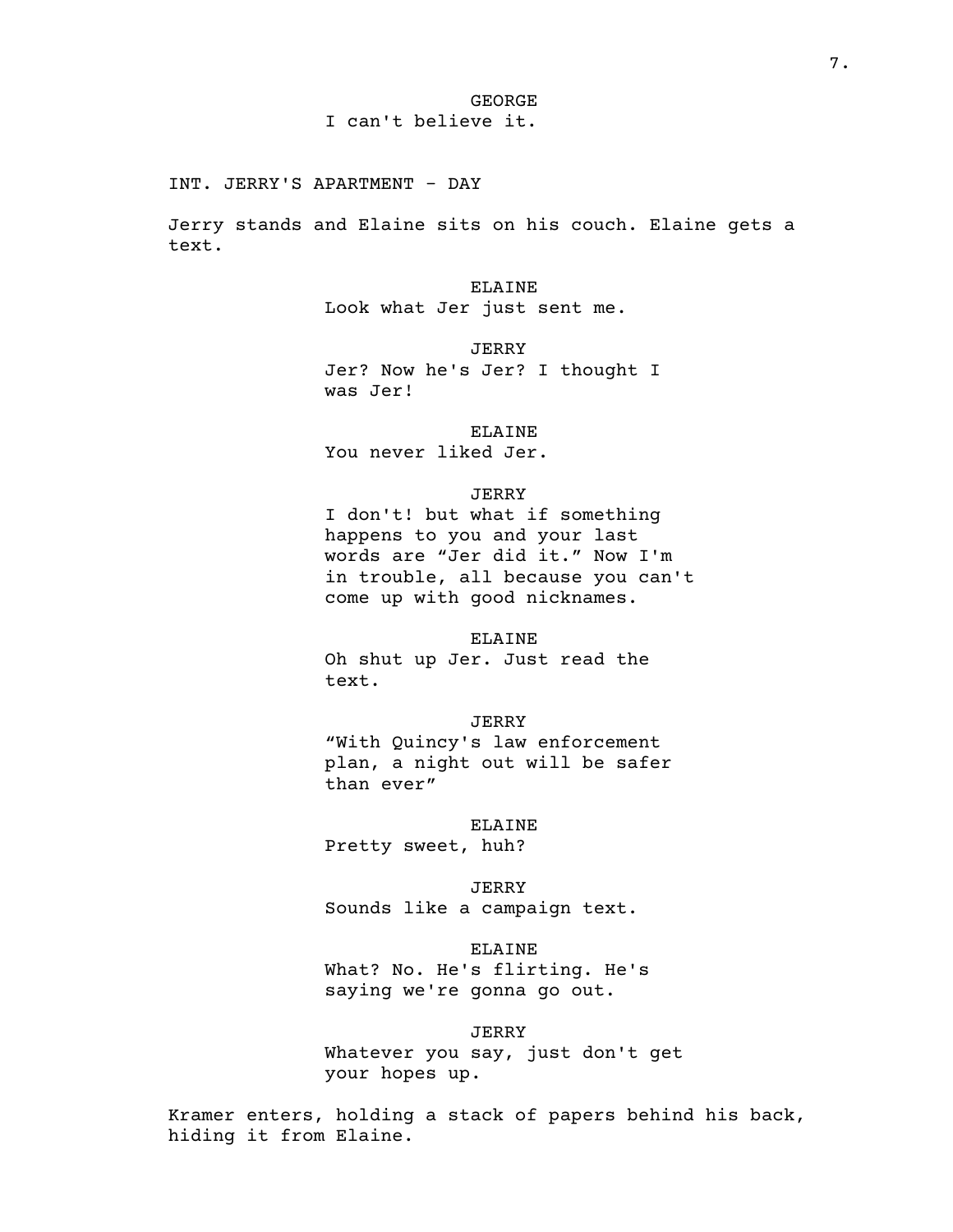# ELAINE

My hopes aren't up but even if they were it wouldn't matter because Jer is a total flirt, Jer. In fact I am going to meet Jer at Hudson Yards right now. Goodbye Jer.

Elaine exits.

# KRAMER

This bet must be getting to her, she's not making any sense. And that's coming from me.

*JERRY* 

Whatcha got there?

# KRAMER

Ballots, Jerry! Enough for the whole block!

Jerry takes a couple from the top of the stack.

# JERRY

Is this just your mail-in ballot photocopied?!

# KRAMER

You betcha! Don't worry, I used white-out so they can't be traced back to me.

# JERRY

Kramer, if you're the one passing these out, something tells me they might be able to trace them back to you.

# KRAMER

Well, we can't all rely on the government to send us one, Mr. Washington.

# JERRY

What do you care if people voted or not? You've never voted in your life.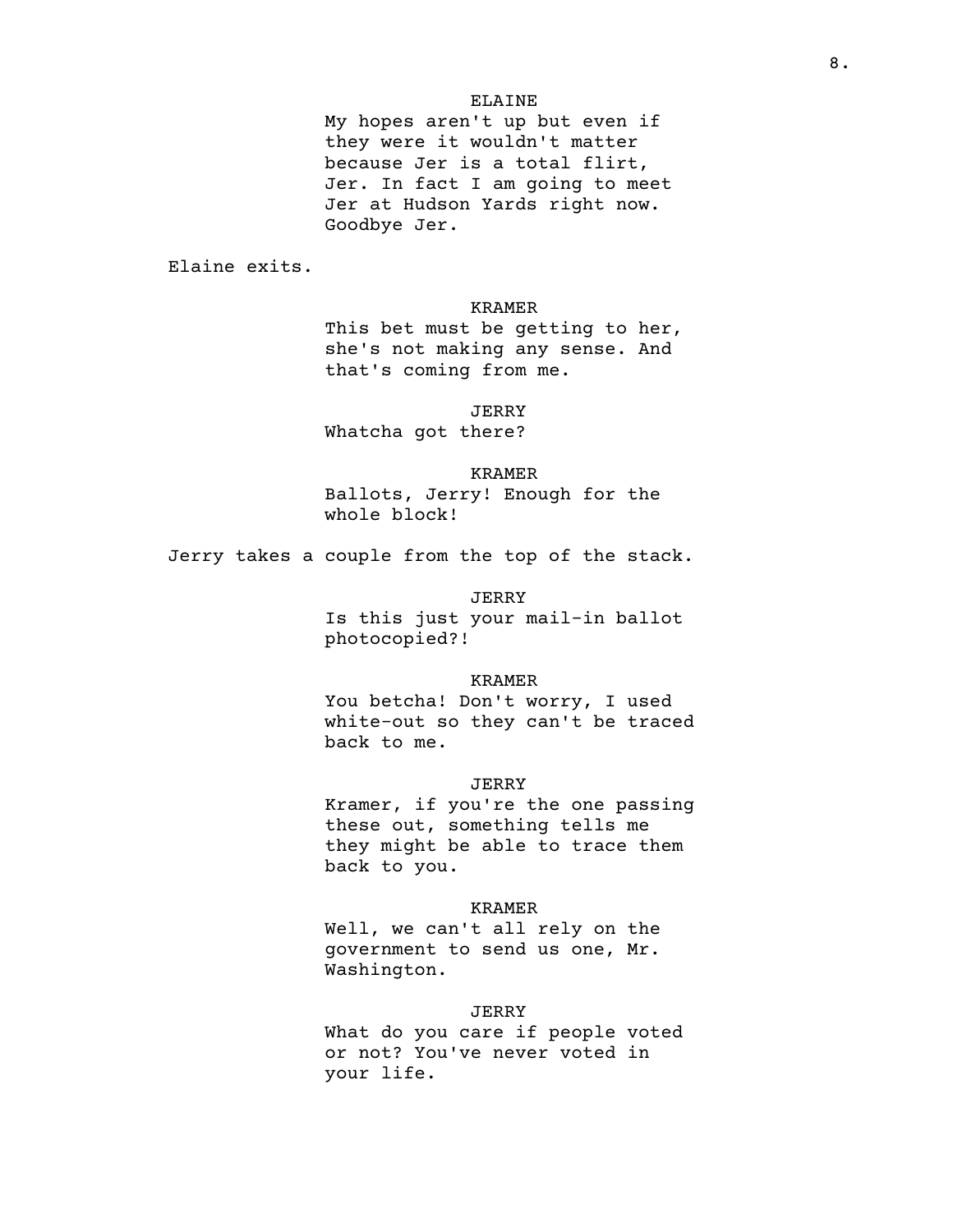# KRAMER

Jerry, Jerry, I don't care about who wins the election, I care about who wins the bet! I never lose, Jerry,s see never.

# JERRY

So you're going to commit election fraud, to prove there is election fraud? One might see that as fabrication or... fake news!

# KRAMER

I have no doubt that it's happening, Jerry! I'm just giving it a little [twitches vigorously] nudge.

### JERRY

Well, I'm headed down to Newman's to drop off the Constanzas' ballot before you photocopy those too.

#### KRAMER

I wouldn't trust him, Jerry! The mailmen are the drug-runners of voter fraud.

#### *JERRY*

Yeah, right.

Jerry exits.

INT. NEWMAN'S DOOR - MOMENTS LATER

JERRY knocks on Newman's door. NEWMAN answers through a slightly open door.

# NEWMAN

Hello Jerry.

KRAMER Hello, *Newman*.

NEWMAN What might I do for you on this fine afternoon?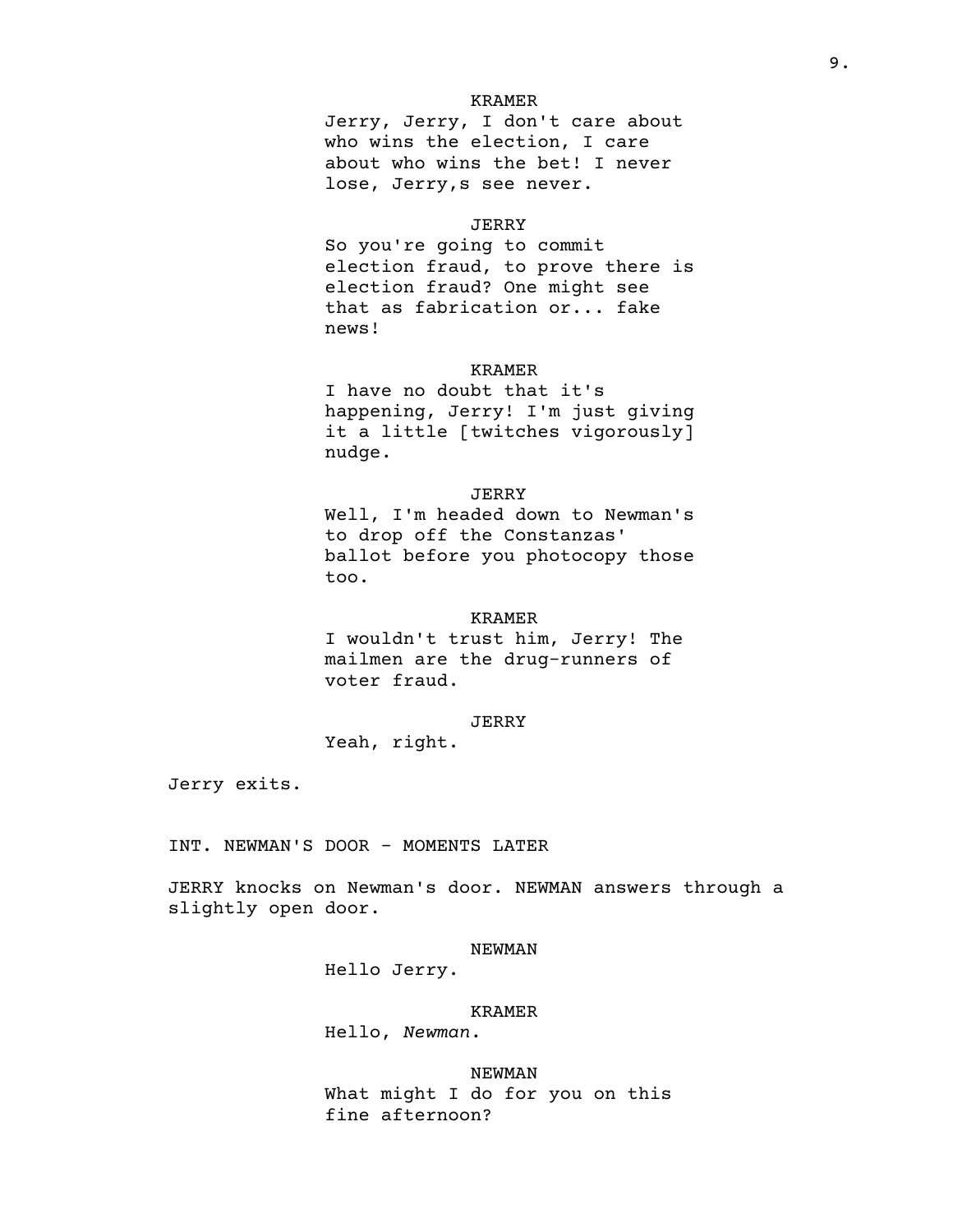George asked me to drop off these ballots to you, his parents were convinced they didn't have the right stamps.

#### NEWMAN

Oh, simple Jerry, ballots don't need stamps, hahaha!

JERRY

Yeah, well good luck explaining that to the people who raised George.

### NEWMAN

I could do this for you... But if I did, what, pray tell, would I receive in return?

JERRY

I won't tell anyone that you use your mail truck to get preferential parking.

NEWMAN Your point is received. Now hand them over and be off. I have much work to do.

Jerry hands Newman the envelopes, then looks around and sees bags of mail on the floor full of ballots. Newman tries to close the door.

> **JERRY** Not so fast Newman. Are you hoarding mail again?

> > NEWMAN

Never you mind, Jerry! The postal service works in mysterious ways.

JERRY

There is nothing mysterious about pretending to do your job. Now give those back!

They tussle, the ballots tear in half.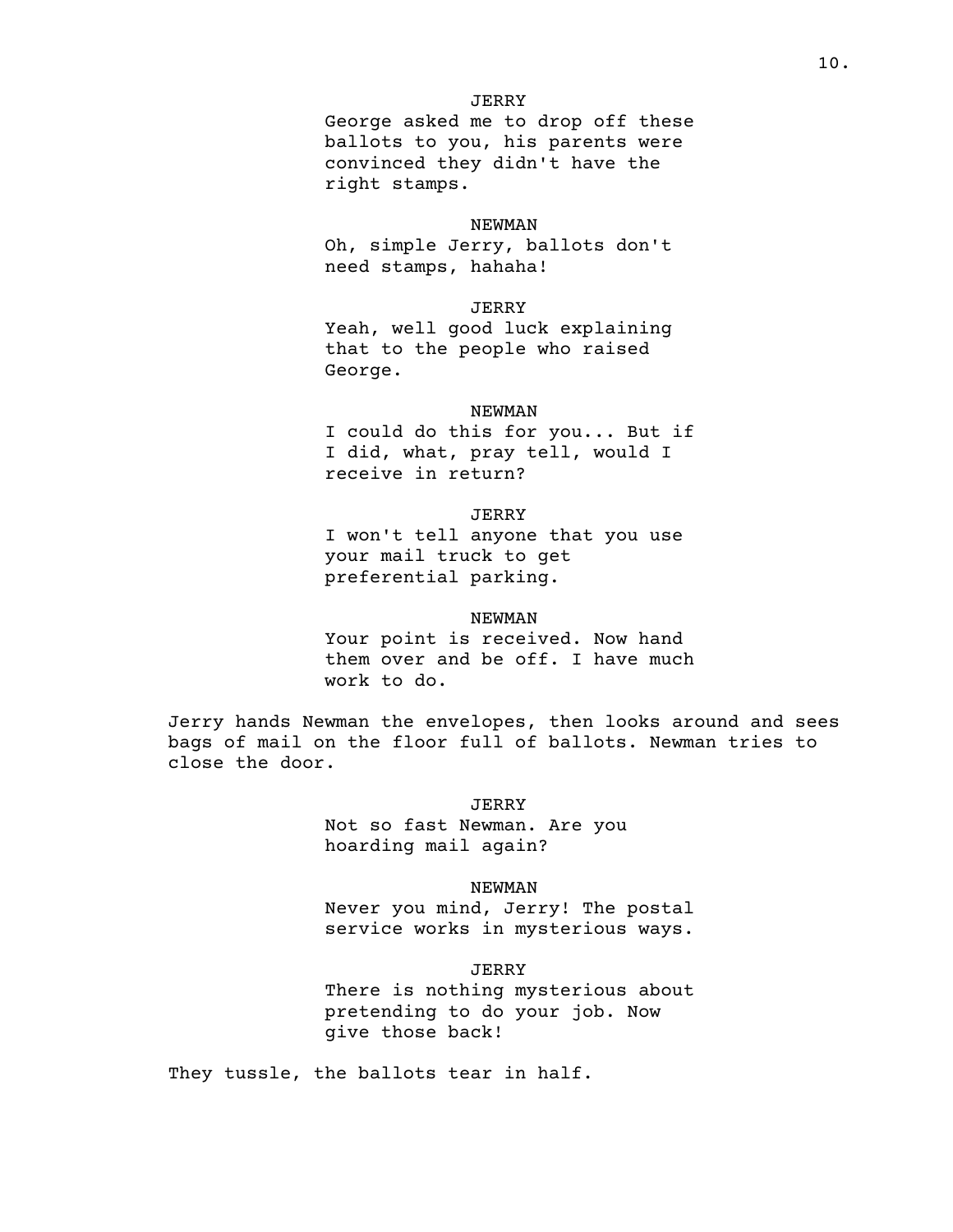#### NEWMAN

Now look what you've done! A sacrilege to the sacred trust of postmaster! It's an outrage, blasphemy!

#### JERRY

I thought you were committing election fraud! You had the bags and the ballots-

#### NEWMAN

That's the mail for the Ballot Processing Center! It's on my route. Now out Jerry! Out! What kind of a monster do you think I am?!

INT. JERRY'S APARTMENT - MOMENTS LATER

Kramer sits on Jerry's couch organizing his fake ballots. Jerry enters.

# JERRY He ripped the ballots.

#### KRAMER

I told you not to trust him, Jerry.

# JERRY

I mean, he didn't rip them. I thought he was hoarding mail again and tried to get them back and- JERRY does a ripping gesture.

#### KRAMER

Those mailmen are slippery, Jerry. Making you think your mail is safe in their hands when they're actually ripping it up with your own.

# JERRY

Yeah, well. Now I gotta tell George his ballots are gone.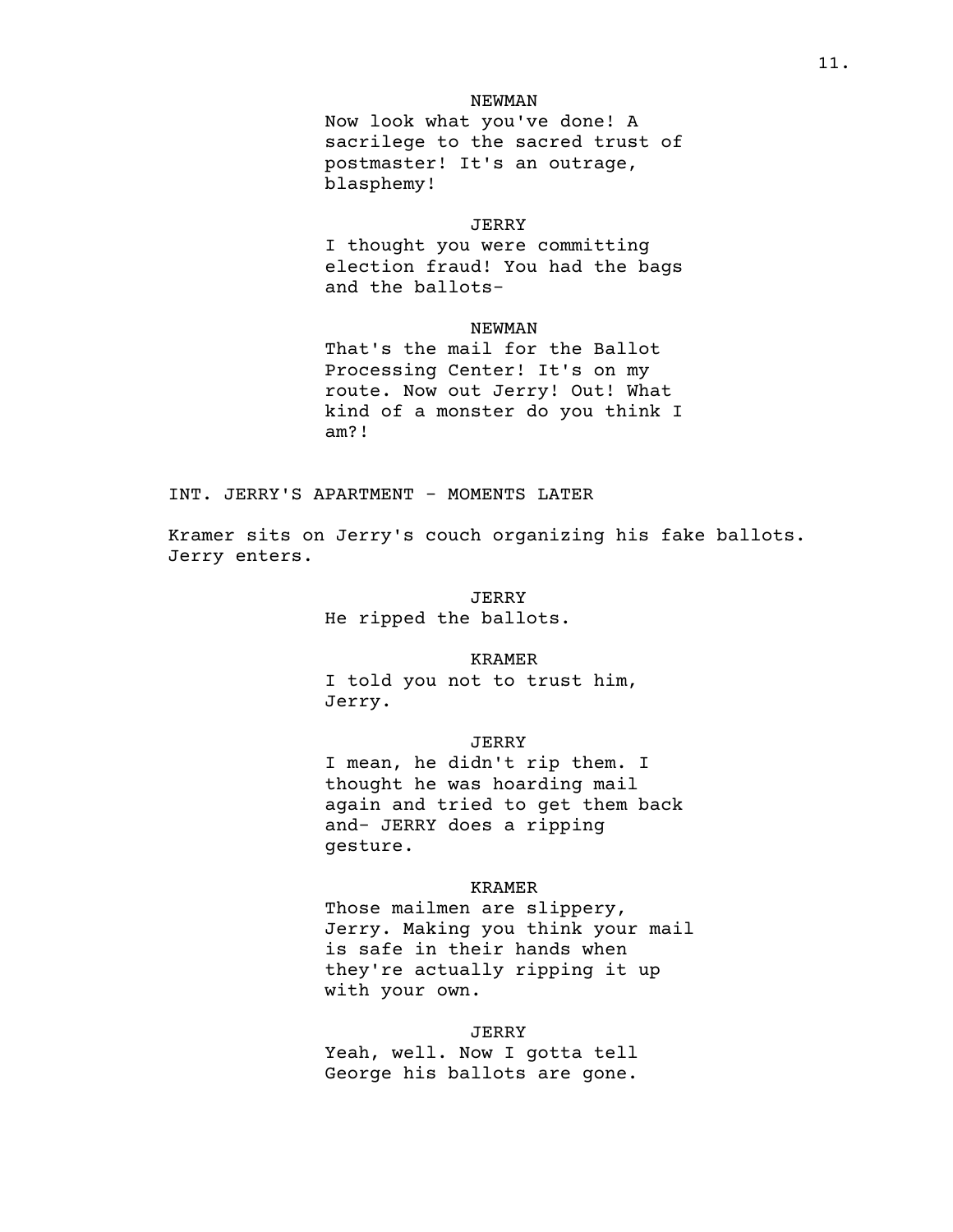### KRAMER

Well now, hold on there Jerry. You didn't do anything wrong. Why, you were just trying to do your civic duty!

### JERRY

Be as that may, this civic duty is still showing up empty-handed to the polls.

# KRAMER

Unless...

#### JERRY

Nope, no way, Kramer. No way.

### KRAMER

Jerrrrry, think about it! They go in the envelope, no one has to know. You'd be doing me a big favor, helping me with this bet with Elaine. I'll cut you in, 10%!

#### JERRY

You're crazy.

# KRAMER

Me, crazy? No. No, no. But Mrs. Constanza, Jerry? When she finds out who fumbled up her ballot? Good luck, buddy tsk tsk.

# *JERRY*

(Playful) C'mon, this is blackmail!

#### KRAMER

Jerry, Jerry! That's such an ugly word. You scratch my back, I scratch yours, mi casa es su casa, right?

#### JERRY

I never even go to your casa!

#### KRAMER

Well, it's right across the hall and frankly, I'm a little hurt you never visit!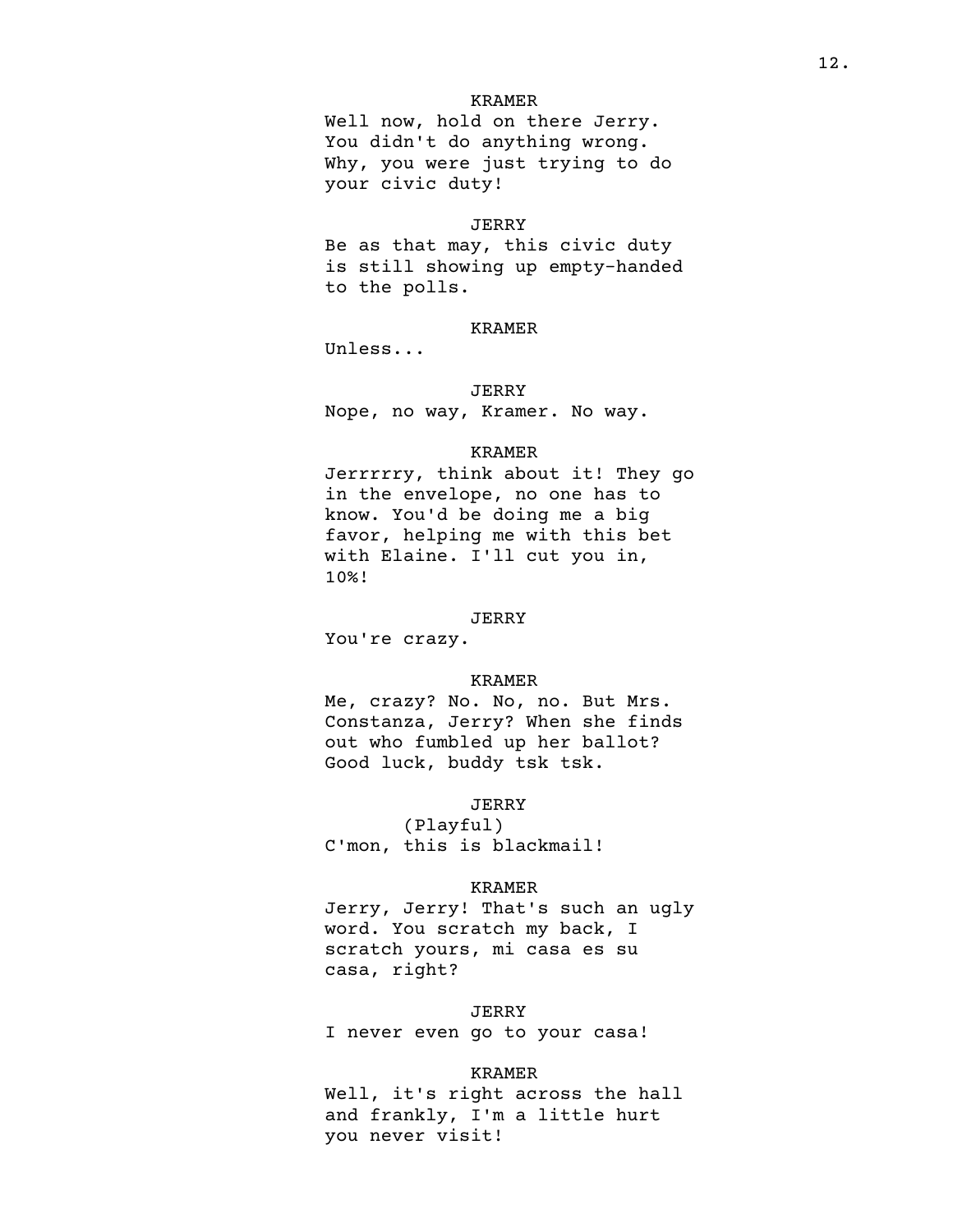JERRY I gotta call George.

Jerry picks up his phone and dials. The line rings.

# KRAMER

What are you gonna tell him, Jerry? It'd be a shame to ruin that little friendship you've got going.

# **JERRY**

Uh-huh.

George answers.

JERRY (CONT'D)

Hey George.

EXT. CITY BLOCK 2 - CONTINUOUS.

GEORGE is waiting in line on his phone.

GEORGE Jerry, did you drop off the ballots?

INT. JERRY'S APARTMENT - CONTINUOUS

JERRY Yeah George I dropped them off but there was a bit of a problem.

EXT. CITY BLOCK 2 - CONTINUOUS.

GEORGE A problem? what problem?

INT. JERRY'S APARTMENT - CONTINUOUS

JERRY Well, Newman had bags full of ballots and I thought he was hoarding mail again.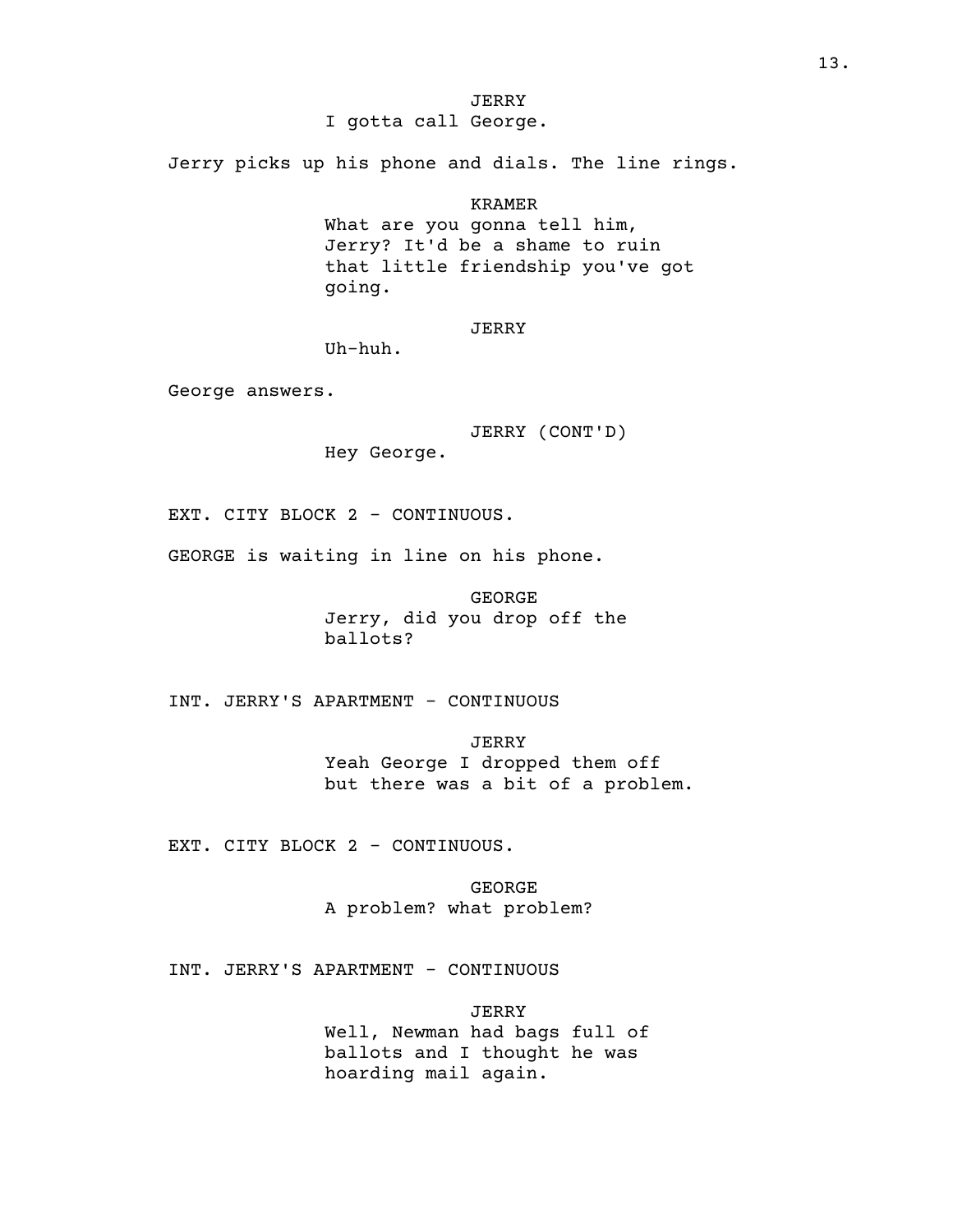EXT. CITY BLOCK 2 - CONTINUOUS.

# GEORGE Hoarding ballots?!

GEORGE looks around, worried people will find him suspicious.

GEORGE

(quieter) Listen Jerry, you gotta get those ballots back. My parents will kill me if they find out I lost their ballots.

INT. JERRY'S APARTMENT - CONTINUOUS

JERRY

Well...

JERRY gives an uneasy look over at KRAMER who gives vigorous nods of encouragement.

> JERRY (CONT'D) Yeah I got them George.

EXT. CITY BLOCK 2 - CONTINUOUS

GEORGE You're a lifesaver, Jerry! Alright, meet me at the Lincoln Square Polling Place.

GEORGE looks ahead of him at the long line.

GEORGE (CONT'D) Actually, meet me at the one on 31st.

GEORGE Hangs up and turns to PERSON 2 behind him.

GEORGE (CONT'D) Could you hold my spot in line?

EXT. CITY BLOCK 3 - DAY

Elaine waits on a street corner. JEREMY arrives with a group of other canvassers.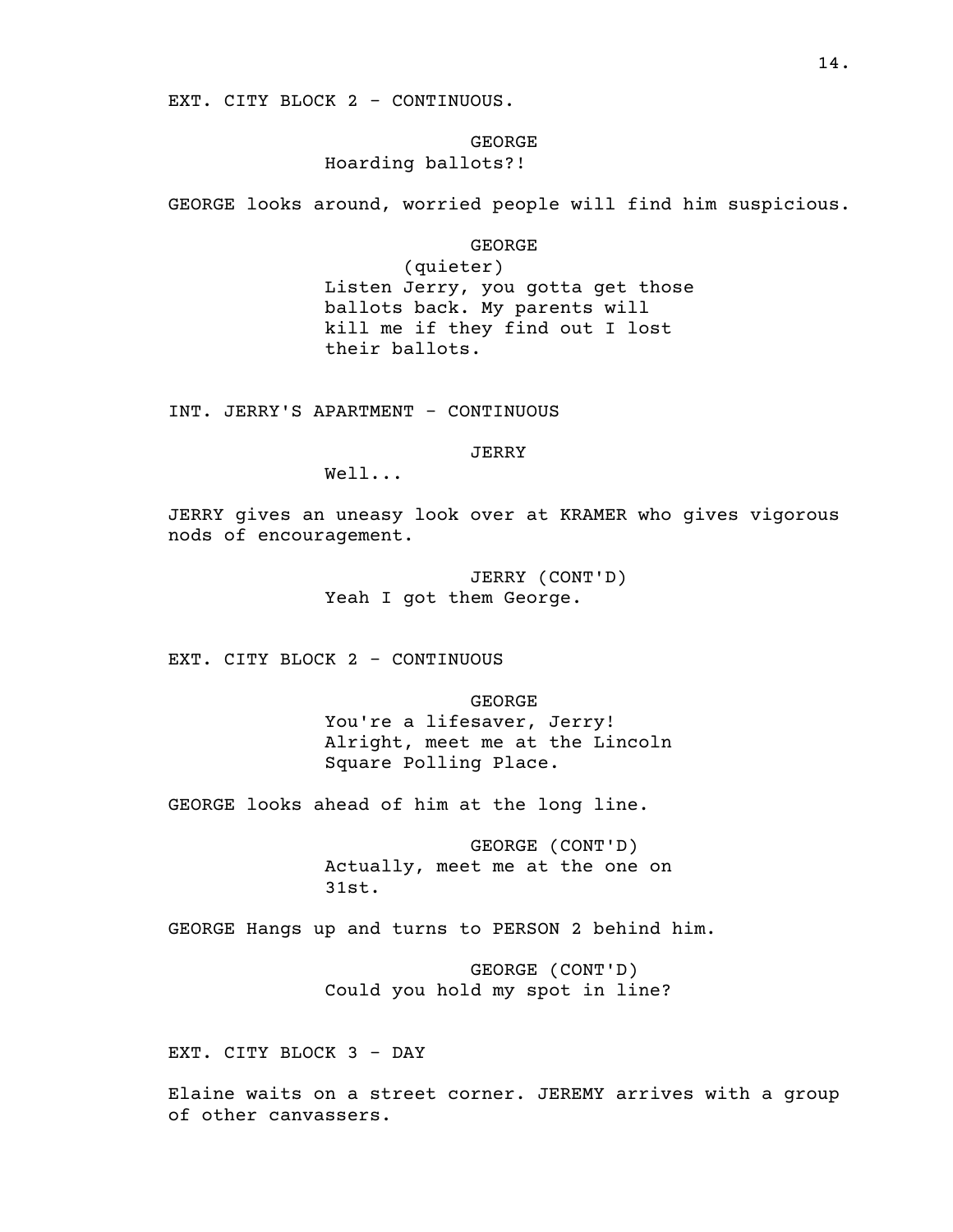# ELAINE

There you are! I was starting to think Quincy wasn't gonna let you go!

### JEREMY

Please, Elaine, no jokes. Q is a very serious man.

### ELAINE

Q? What's that, some kind of nickname?

# JEREMY

Q is all of us. Any of us. Q speaks truth to power on behalf of the voiceless, wouldn't you like someone like that leading this city?

### ELAINE

Oh, uh, sure.

# JEREMY

I knew you'd understand; you're a special woman Elaine. With your help Q will end the libral media and Drain the Hudson of corruption.

The other canvassers begin to chant.

CANVASSERS Drain the Hudson! Drain the Hudson! Drain the Hudson!

### ELAINE

(inquisitive) Is Q, you know-

Elaine mimes a Nazi salute. Jeremy lowers her arm.

#### JEREMY

Elaine, Q is just a sensible man who knows that certain groups use hypnosis to control others and is going to put a stop to it.

Elaine is disinterested in him.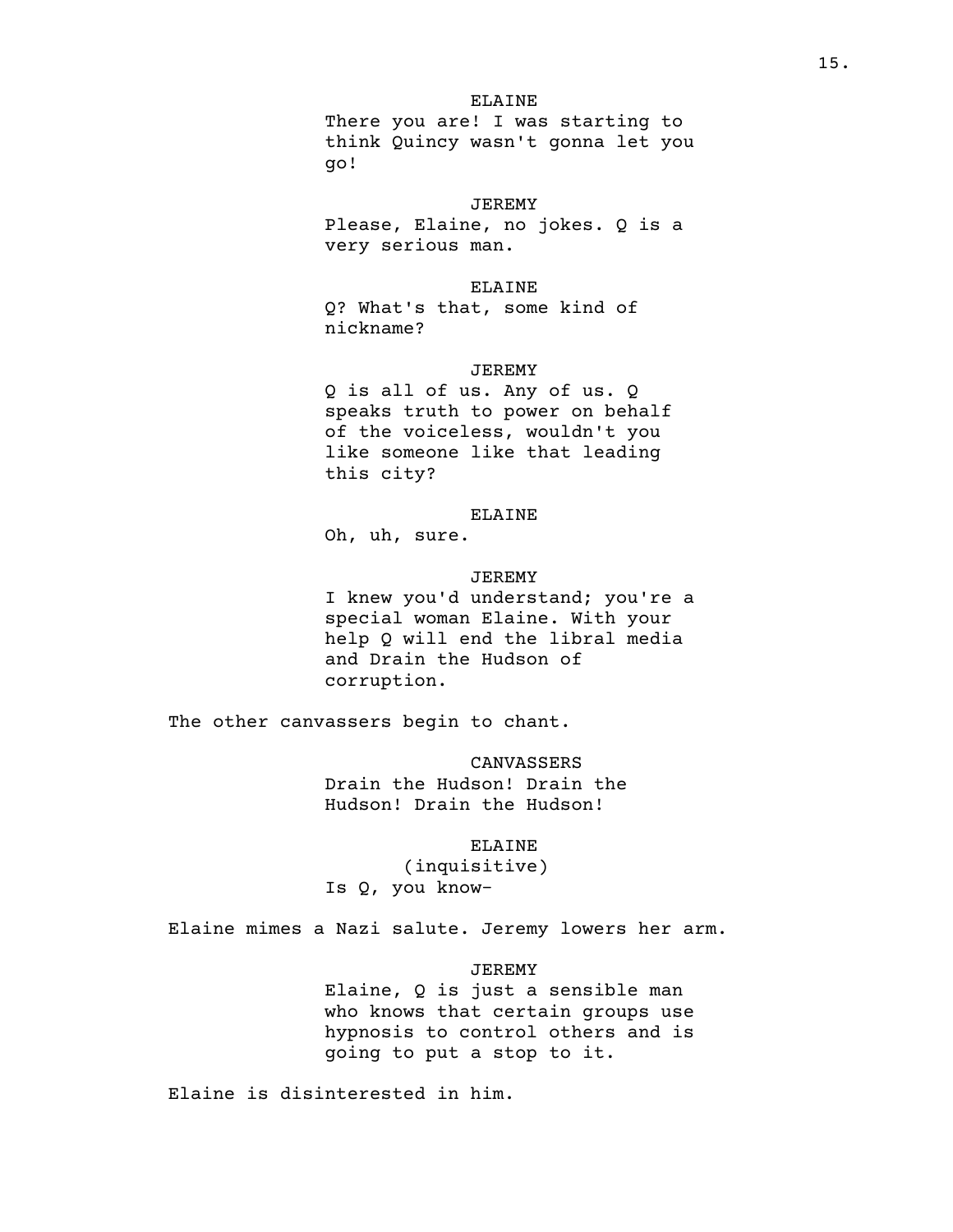JEREMY (CONT'D) And when he does that the city will be 'safer for that night out.' JEREMY winks. ELAINE forgets her issues with his political views.

ELAINE

(flirtatious) That sounds nice, Jer.

EXT. CITY BLOCK 4 - DAY

Kramer is holding a stack of ballots and unsuccessfully attempting to distribute them on the street. WOMAN enters.

KRAMER

Extra extra! Vote all about it! Make your voice heard! Don't tread on me! Here, ma'am, let Uncle Sam know what you think.

WOMAN No thanks! I already voted!

KRAMER

Well back in the day, women couldn't vote so you've got years to make up for.

She storms off. MAN enters.

KRAMER

So much for feminism. Here sir, don't forget to vote!

MAN

Aren't those supposed to come in the mail?

### KRAMER

Do you know what else comes in the mail? Glitter bombs, stool samples; and that's just what I sent this week. Do you really want your ballot mixed up in that? These babies are fresh off the press.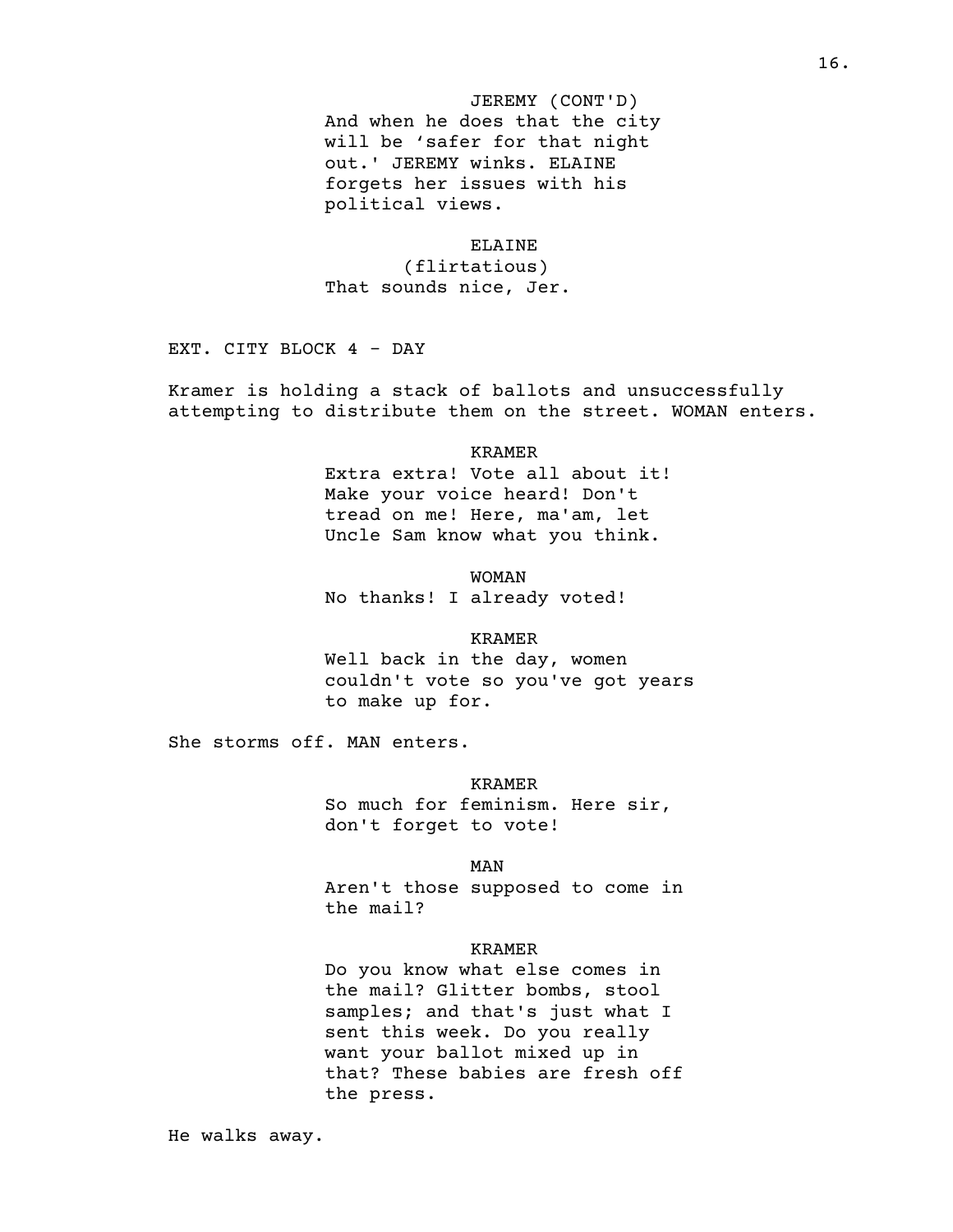Oh come on!

EXT. CITY BLOCK 5 - DAY

George waits in line to vote, looking ahead at the long line. Jerry approaches him.

> GEORGE Jerry! Oh thank God, did you get the ballots back from Newman?

JERRY Uh, yeah. There right here.

Jerry hands the ballots to George.

**JERRY** You've been gone for hours, I thought you'd have voted by now.

GEORGE I'm trying but lines are too long!

**JERRY** Lines? You mean more than one?

GEORGE Yeah well, I keep trying to vote but the lines are too long so I-

JERRY You what? Start over someone else?

GEORGE Well I have people save my spots just in case.

#### *JERRY*

What happens when they get to the front? That's why all the lines are too long, the people at the front are waiting for people like you.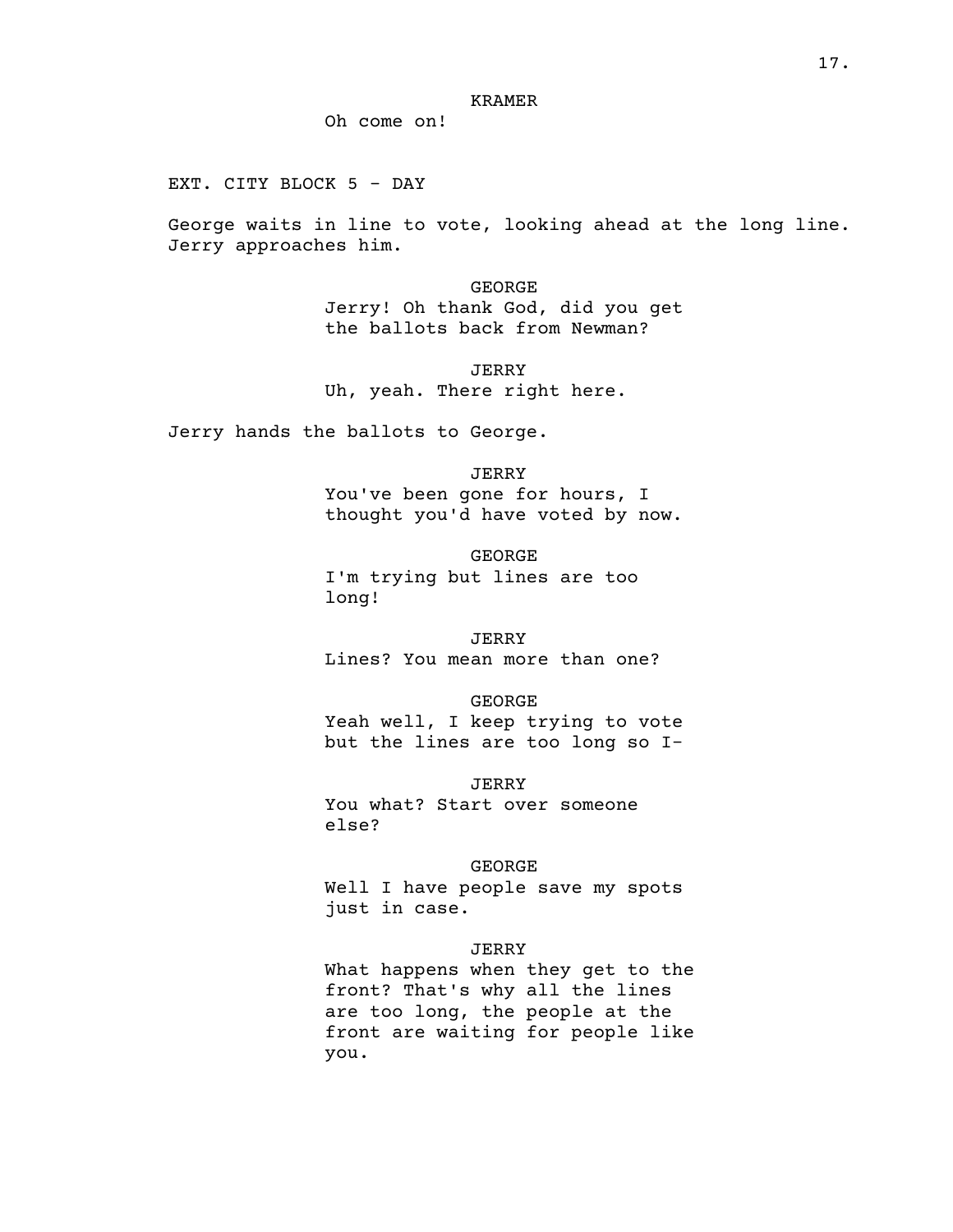# GEORGE

This is New York, Jerry! No one is actually saving spots in line, it's just what you say so people don't think you're just leaving for no reason.

# *JERRY*

They don't care, they don't know you! It just sounds like you like waiting in lines.

# GEORGE

Let's just say when you've lived a life like mine, you get pretty good at waiting!

JERRY

Hey, is that Elaine?

They look over and see Elaine, Jeremy, and other canvassers handing out flyers and talking to people.

> ELAINE (unenthusiastic) Vote for Q. Vote for Q.

#### JEREMY

Keep it up Elaine! I love that passion!

Elaine looks over and sees Jerry and George. They wave knowingly and she looks embarrassed. She approaches them.

> **JERRY** I see the pillar of citizenship is holding up our democracy.

#### ELAINE

Yeah, yeah. Laugh it up. He's just so cute and today's the last day of the election so maybe he'll just be a normal guy after.

JERRY

Right because if there's one thing Q guys are good at it's going back to normal after the election.

Jerry gestures to Jeremy who has donned a buffalo headdress.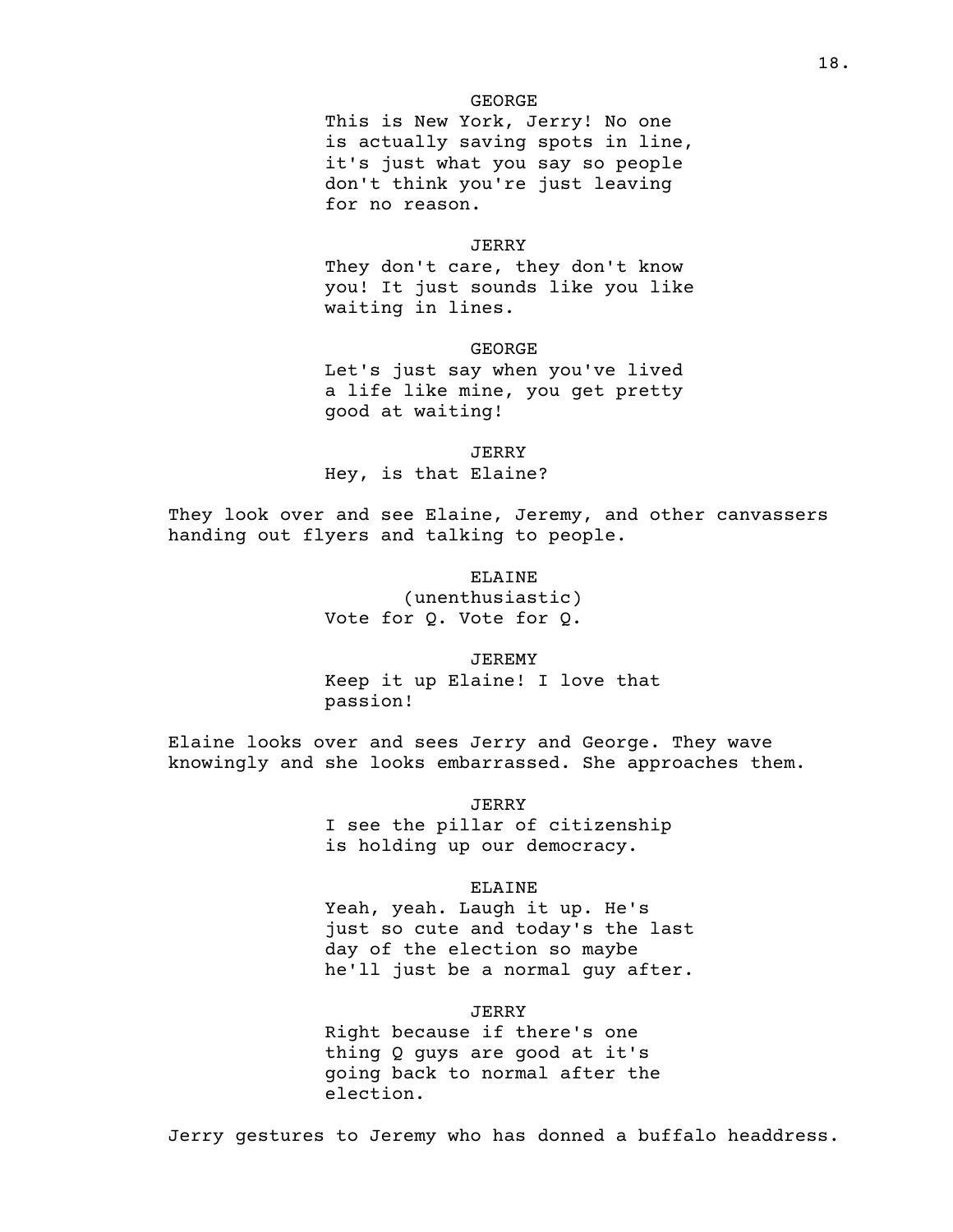ELAINE Hey! Peterman would love that for the catalog!

GEORGE Shh, I gotta focus. I'm shifting into voting mode.

JERRY If only you were in voting mode two polling places ago.

ELAINE Wait, isn't that Kramer?

Elaine points to Kramer on the other side of the street, stack of ballots as big as ever.

> ELAINE (CONT'D) What's he doing?

GEORGE It looks like he's handing out ballots.

ELAINE You don't think-

Elaine gasps.

ELAINE (CONT'D) He's trying to rig the bet!

She turns to address Kramer.

ELAINE (yelling) Hey Kramer! I see you, cheater!

Kramer sees Elaine and turns to run but spills ballots everywhere. some blow across the street. George picks one up.

> GEORGE What moron would believe these are real ballots?

Jerry shifts uneasily.

JERRY Yeah... morons.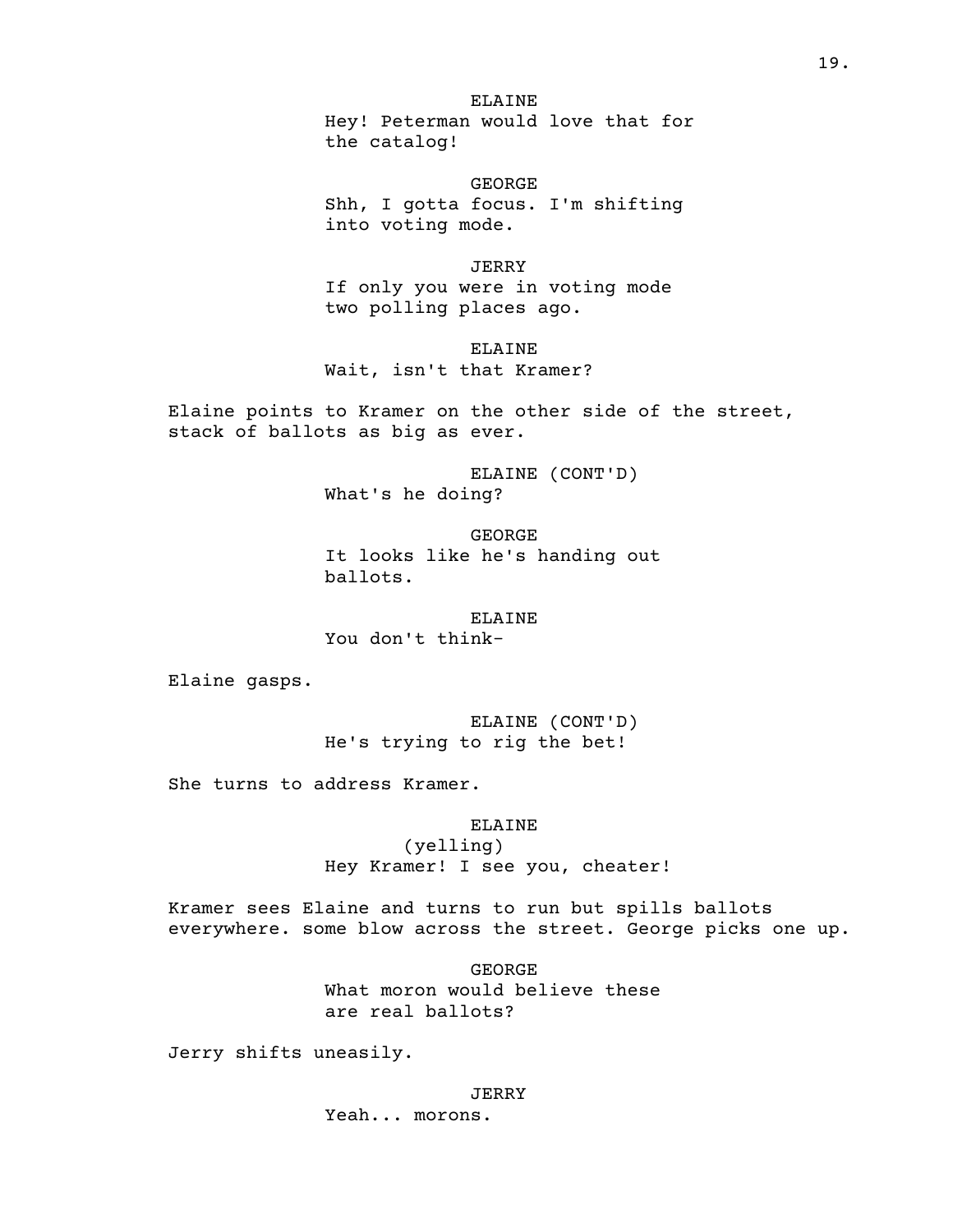POLL WORKER 2 looks over at the excitement and sees George holding a ballot. Poll Worker 2 approaches.

> POLL WORKER 2 Sir, is that your ballot?

GEORGE No, no. I'm here to vote provisional.

POLL WORKER 2 We have reports of a man matching your description at polling places all over the city.

Jerry gives George a look.

POLL WORKER 2 (CON'T) I'm going to have to search your bag.

GEORGE Okay, sure. Not a problem.

Poll Worker 2 goes through his bag and pulls out his parent's ballots.

> POLL WORKER 2 Sir, what are these?

> > GEORGE

Those are my parents'. They asked me to bring them because they didn't have the right stamps.

POLL WORKER 2 (suspicious) Ballots don't need stamps.

GEORGE I know they don't need the stamps!

POLL WORKER 2 Sir, calm down.

Poll Worker 2 inspects the ballots further, then waves over an OFFICER.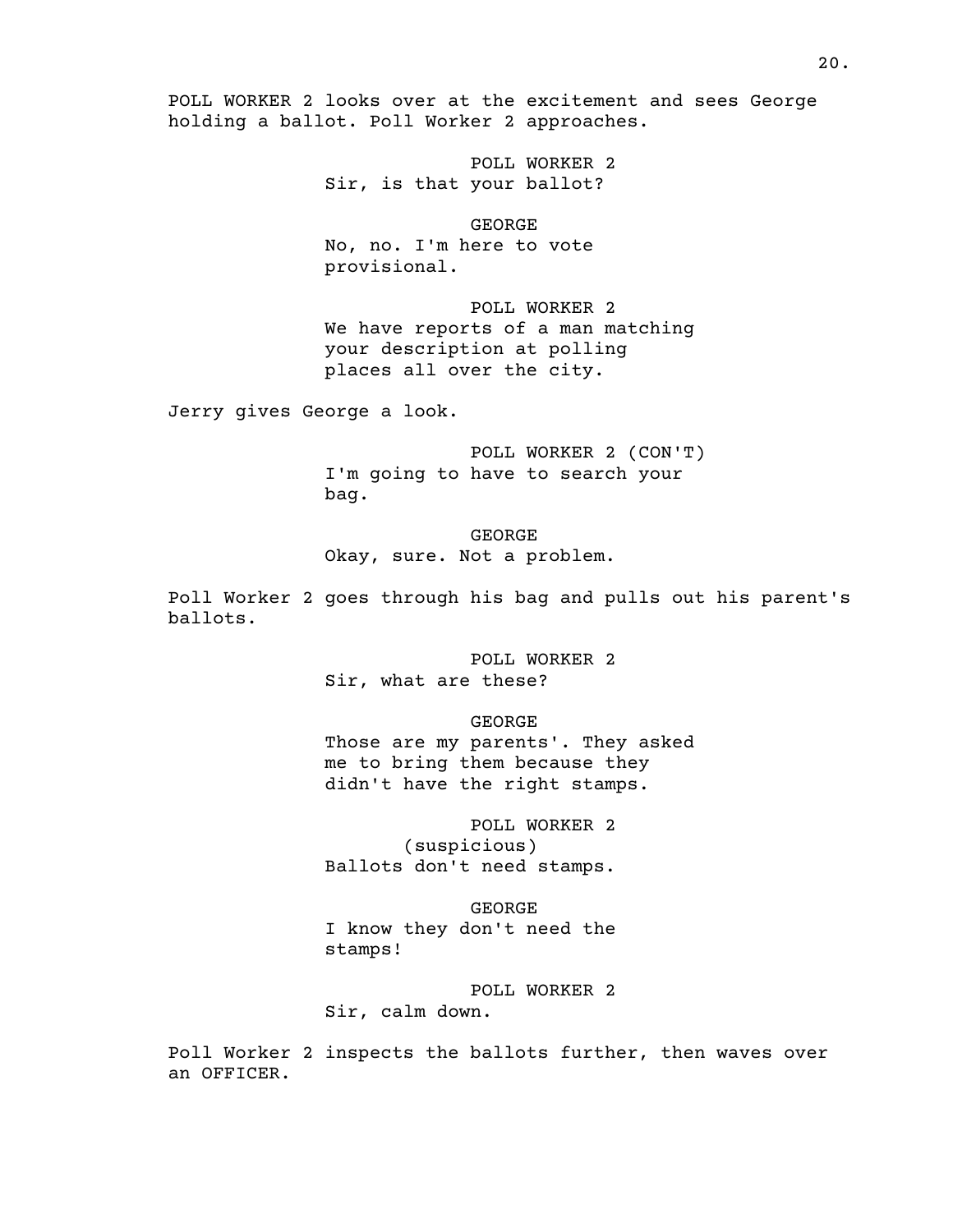POLL WORKER (CON'T) You're going to have to come with us. These ballots are counterfeit. GEORGE What? No, they're my parents. They didn't have the stamps so I gave them to J-George looks suspiciously over at Jerry, then over to Kramer, then angrily back at Jerry. Jerry gives an awkward smile. GEORGE (stuttering) But I— And the stamps— The lines were so long-George tries to calm down before losing it. GEORGE (CONT'D) THIS IS A SET UP! THIS IS ALL A SET UP! George freaks out and the screen goes still as the Seinfeld Theme plays and the credits roll. INT. DINER - DAY CREDITS CONTINUE TO ROLL.

Elaine, Kramer, George and Jerry sit in the usual booth, watching election results on the diner's TV. Elaine flaunts a 50 dollar bill.

> GEORGE Thanks a lot Jerry, now I have to go to Rageaholics Anonymous every week.

KRAMER Hey at least you're not out 50 bucks.

the NEWSCASTER comes on over the TV.